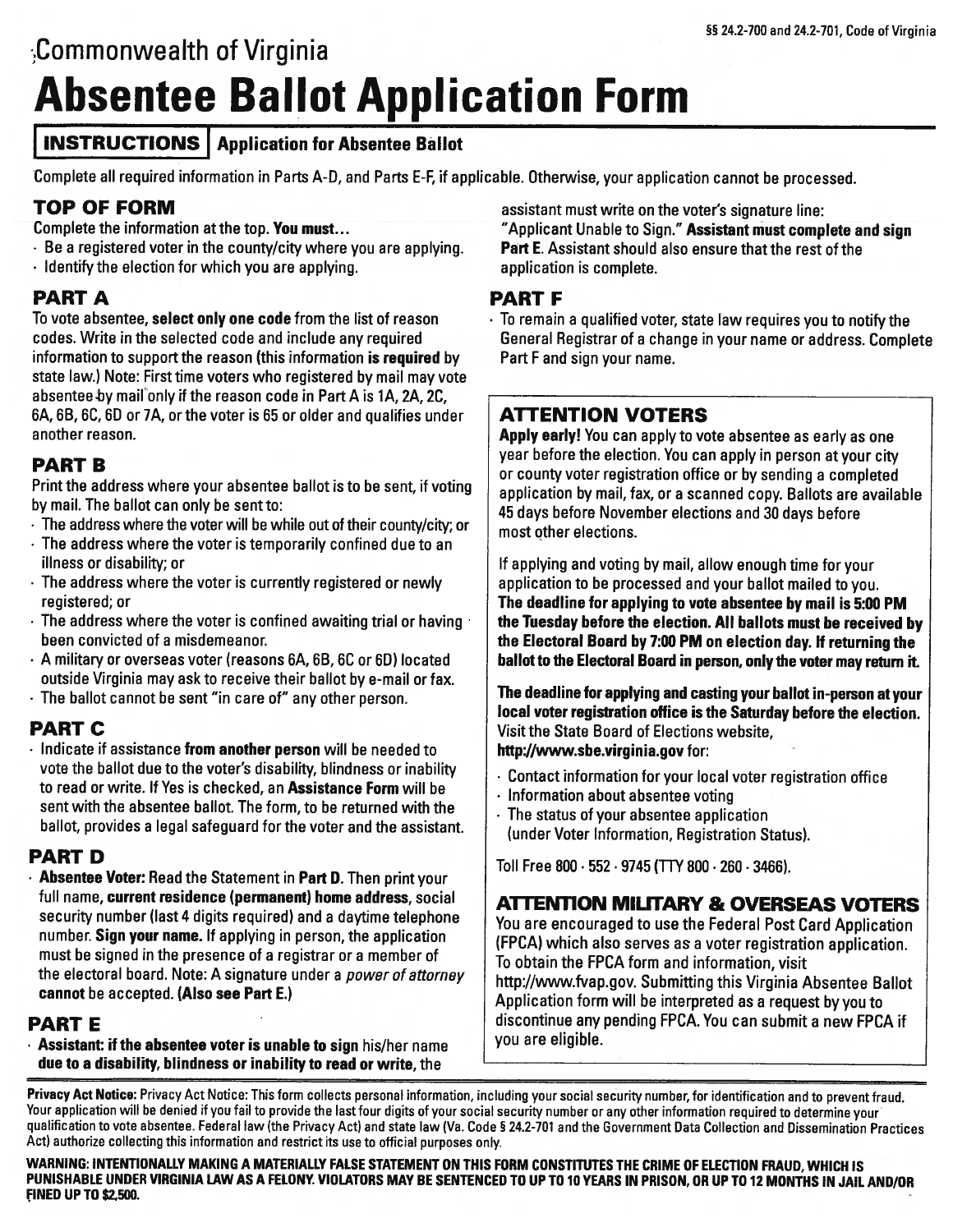List of Voter Registration Offices (General Registrar) as of 7/1/2010

**Accomack County**<br>
PO Box 97<br>
CCORS (VA 23301-0097<br>
(757) 787 · 2935<br> **Albernale County**<br>
PMB 404, 536 Pantops Center<br>
Charlottesville, VA 22911<br>
(434) 972 · 4173<br> **Alexandria City**<br>
132 · North Royal St, Ste. 100<br>
Alexand Amelia County<br>PO Box 481 Amelia, VA 23002-0481 (804) 561 - 3460<br> **Amherst County**<br>
PO Box 550<br>
(434) 946 - 9315<br>
(434) 946 - 9315<br> **Appomatox County**<br>
PO Box 8 Appomatox, VA 24522-0008 (434) 352 . 5302 **Arlington County**<br>2100 Clarendon Blvd, Ste. 320<br>2010 Clarendon, VA 22201-5400<br>(703) 228 · 3456<br>**Augusta County**<br>PO Box 590<br>Verona, VA 244482-0590<br>(540) 245 · 5656 **Bath County**<br>
PO Box 157<br>
V/arm Springs, VA 24484-0157<br>
(540) 839 - 7266<br> **Bedford County**<br>
County Admin Building<br>
122 East Main St, Ste. 204<br>
Bedford, VA 24523-2000<br> **Bedford City<br>
215 East Main St<br>
Bedford, VA 24523-201** PO Box 535<br>Bland, VA 24315-0535<br>(276) 688 - 4441<br>Botetourt County P0 Box 62 Fincastle, VA 24090-0062 (540) 473 . 8235 **Bristol City**<br>300 Lee St<br>Bristol, VA 24201-4327<br>(276) 645 · 7318 **Brunswick County**<br>- 100 Tobacco St, Rm. 103<br>- Lawrenceville, VA 23868-1823 (434) 848 . 4414 Buchanan County PG Box 975 Grundy, VA 24614-0975 (2761 935 . 534 Buckingham County P0 Box <sup>222</sup> Buckingham, VA 23921-0222 (434) 969 . 4304 Buena Vista City <sup>2039</sup> Sycamore Ave Buena Vsta, VA 24416-3133 (540) 261 . 8605 Campbell County<br>PO Box 103<br>Rustburg, VA 24588-0103<br>(434) 332 . 9579<br>Caroline County P0 Box 304 Bowling Greer., VA 22427-0304 (804) 633 9083 Carroll County<br>
Governmental Center<br>
605-3 Pine St, B 110<br>
Hillsville, VA 24343-1404<br>
(276) 730 · 3035<br>
Charles City County<br>
PO Box 146<br>
Charles City, VA 23030-0146<br>
Charles City, VA 23030-0146<br>
(804) 652 · 4606 Charlotte County PO Box 118<br>Charlotte CH, VA 23923-0118<br>(434) 542 · 5856<br>**Charlottesville City** P0 Box 911

Charlottesville, VA 22902-0911 (4341 970 . 3250 Chesapeake City 411 Cedar Rd Chesapeake, VA 23322-5566 (757) 277 . 9797

Chesterfield County PO Box 1690<br>Chesterfield, VA 23832-1690<br>(804) 748 · 1471 Clarke County P0 Box <sup>555</sup> Berryville, VA 22611-0555<br>(540) 955 · 5168<br>**Colonial Heights City**<br>PO Box 3401 Colonial Heights, VA 23834-9001<br>|804} 520 · 9277<br>**Covington City**<br>|1011A North Rockbridge Ave<br>|Covington, VA 24426-1534<br>|540) 965 · 6380 Craig County P0 Box 8 New Castle, VA 24127-0008 1540) 864 .6190 Culpeper County<br>
151 N Main St<br>
Culpeper, VA 2270<br>
(540) 825 · 0652<br>Cumberland County<br>
PO Box 125 Cumberland, VA 23040-0008<br>(804) 492 - 4504 (804) 492 · 4504<br> **Danville City**<br>
515 Main St<br>
Danville, VA 24541-1317<br>
(434) 799 · 6560<br> **Dickenson County**<br>
PO Box 1306<br>
Clintwood, VA 24228-1306<br>
Clintwood, VA 24228-1306<br>
(276) 926 · 1620 **Dinwiddie County<br>PO Box 365<br>Dinwiddie, VA 23841-0365<br>(804) 469 · 4512 Emporia City**<br>PO Box 1092 Emporia, VA 23847-1092<br>|434) 634 · 9533 **Essex County<br>PO Box 1561** Tappahannock, VA 22560-1561<br>(804) 443 · 4611 (804) 443 · 4611<br>
Fairfax County<br>
Fairfax, VA 22035-0081<br>
703) 222 · 0776<br>
Fairfax, VA 22035-0081<br>
7033 222 · 0776<br>
Fairfax City<br>
10455 Armstrong St<br>
Fairfax, VA 22030-3640<br>
703) 385 · 7890<br>
Falls Church City<br>
300 Park Ave Fluvanna County P0 Box <sup>44</sup> Palmyra, VA 22963-0044<br>|4341 589 . 3593<br>**Franklin County**<br>70 East Court St, Ste. 302<br>Rocky Mount, VA 24151-1720<br>|540) 483 · 3025 Franklin City P0 Box 42 Franklin, VA 23851-0042<br>
(757) 562 · 8545<br> **Frederick County**<br>
107 North Kent St, Ste. 102<br>
Winchester, VA 22601-5000<br>
(540) 665 · 5660 **Fredericksburg City**<br>Executive Plaza 601 Caroline St, Ste. 100<br>Fredericksburg, VA 2240<br>(540) 372 · 1030<br>**Galax City**<br>PO Box 1045<br>Galax, VA 24333-1045<br>Galax, VA 24333-1045<br>(276) 236 · 7509 **Giles County**<br>120 North Main St, Ste. 3<br>Pearisburg, VA 24134-1625<br>(540) 921 · 2802<br>**Gloucester County** P0 Box 208 Gloucestet VA 23061-0208 (804) 693 . 3659 Goochland County PD Box 1013 Goochiand, VA 23063-1013 1804) 556 5803 Grayaon County P0 Box 449

Independence, VA 24348-0449 (276) 773 . 2842

Greene County P0 Box <sup>341</sup> Stanardsviile, VA 22973-0341 1434) 985 . 5213 Greensville County Emporia, VA 23847-1092 1434) 348 . 4228 Halifax County PC Box 400 Halifax, VA 24558-0400 (434) 476 . 3322 Hampton City<br>1919 Commerce Dr. Ste. 280 Hampton, VA 23666 i757) 727 . 6218 Hanover County<br>
PO Box 419<br>
Hanover, VA 23069-0419<br>
(804) 365 - 6080<br>Harrisonburg City<br>
P.O. Box 20031 Harrisonburg, VA 22801<br>
1540) 432 - 7707<br> **Henrico County**<br>
PO Box 90775<br>
Henrico, VA 23273-0775<br>
Henry County<br>
PO Box 7<br>
Collinsville, VA 24078-0007<br>
Collinsville, VA 24078-0007<br>
COllinsville, SB 38 - 5108 Highland County P0 Box <sup>386</sup> Monterey, VA 24465-0386<br>
(540) 468 · 2013<br>**Hopewell City<br>
309 North 2nd Ave<br>
Hopewell, VA 23860-2704<br>
(804) 541 · 2232<br>
Isle of Wight County<br>
Po Box 77** Isle of Wight, VA 23397-0077<br>(757) 365 · 6230<br>**James City County**<br>PO Box 3567 Williamsburg, VA 23187-3567<br>(757) 253 · 6868<br>**King & Queen County**<br>PO Box 56 King & Queen CH, VA 23085-0056<br>(804) 785 · 5980<br>**King George County**<br>PO Box 1359 King George, VA 22485-1359<br>(540) 775 · 9186<br>**King William County**<br>PO Box 173<br>King William, VA 23086-0173<br>(804) 769 · 4952 **Lancaster County**<br>
PC Box 159<br>
Lancaster, VA 22503-0159<br>
(804) 462 · 5277<br> **Lee County**<br>
PC Box 363<br>
Jonesville, VA 24263-0363<br>
(276) 346 · 7780 Lexington City<br>PO Box 922 Lexington, VA 24450-0922<br>(540) 462 - 3706<br>**Loudoun County**<br>801 Sycolin Rd, SE, Ste. 102<br>Leesburg, VA 20175-5686<br>(703) 777 - 0380 Louisa County<br>
PO Box 220<br>
Louisa, VA 23093-0220<br>
(540) 967 · 3427<br>
Lunenberg, VA 23952-9999<br>
Lunenberg, VA 23952-9999<br>
(434) 696 · 3071<br>
Lynchburg, VA 23952-9999<br>
Lynchburg, VA 24551<br>
Lynchburg, VA 24501<br>
(3236 Odd Fellow Madison County<br>PO Box 267 Madison, VA 22727-0267<br>(540) 948 · 6533<br>**Manassas City** 9025 Center St<br>
Manassas, VA 20110-5403<br>
Manassas Park City<br>
City Hall. 1 Park Center Ct<br>
City Hall. 1 Park Center Ct<br>
Manassas Park, VA 20111-2395<br>
(703) 335 · 8806<br>
Martinsville City<br>
Martinsville City P0 Box 1323 Martinsville. VA 24114-1323 (276)403 5122 Mathews County P0 Box <sup>328</sup> Mathews, VA 23109-0328 1804) 725. 3200

Mecklenburg County P0 Box <sup>436</sup> Boydton, VA 23917-0436<br>(434) 738 · 6191<br>**Middlesex County** PO Box 358<br>
Saluda, VA 23149-0358<br>
(804) 758 · 4420<br> **Montgomery County**<br>
755 Roanoke St, Ste. 1F<br>
Christiansburg, VA 24073-3175<br>
(540) 382 · 5741 Nelson County P0 Box 292 Lovingston, VA 22949-0292 (434) 263 . 4068 New Kent County P0 Box 128 New Kent, VA 23124-0128<br>
(804) 966 · 9699<br>
Newport News City<br>
2400 Washington Ave<br>
Newport News, VA 23607-4305<br>
Norfolk City<br>
PO Box 1531<br>
Norfolk, VA 23501-1531<br>
Norfolk, VA 23501-1531<br>
(757) 664 · 4353 Northampton County<br>
PO Box 510<br>Eastville, VA 23347-0510<br>
(757) 678 · 0480<br>
Northumberland County<br>
PO Box 84<br>
Heathsville, VA 22473-0084<br>
Heathsville, VA 22473-0084<br>(804) 580 · 4655 Norton City<br>PO Box 225<br>Norton, VA 24273-0225<br>(276) 679 · 1162<br>Nattaway County<br>PO Box 24 Nottoway, VA 23955-0024 (434) 645. 8148 **Orange County<br>146 Madison Rd, Ste. 204** Orange. VA 22960-1449 (5401 672 . 5262 **Page County**<br>
117 South Court St<br>
Luray, VA 22835-1289<br>
(540) 743 · 3986<br> **Patrick County**<br>
PO Box 635<br>
Stuart, VA 24171-0635<br>
Stuart, VA 24171-0635<br>
(276) 694 · 7206 Petersburg City<br>PO Box 1031 Petersburg, VA 23804-1031<br>(804) 733 · 2380 Pittsylvania County<br>
110 Old Chatham Elementary Ln<br>
Chatham, VA 24531<br>
(434) 432 · 7971<br>Poquoson City<br>
500 City Hall Ave, Rm. 139<br>
Poquoson, VA 23662-1996<br>
(757) 868 · 3070 Portsmouth City<br>
801 Crawford St, 1st Fl<br>
Portsmouth, VA 23704-3822<br>
(757) 393 · 8644<br>
Powhatan County<br>
3834 Old Buckingham Rd, Ste. G<br>
804 598 · 5604<br>
Prince Edward County<br>
PD Box J Farmville, VA 2390´<br>(434) 392 · 4767 Prince George County PC Box <sup>34</sup> Prince George, VA 23875-0034 1804) 722 . 8748 Prince William County 9250 Lee Aye, Suite 1 Manassas, VA 20110-5554 1703) 792 . 6470 Pulaski County 52 West Main St. Ste. 300 Pulaski, VA 24301-5045 15401 980 .2111 Radford City West End Professional Building 519 2nd St. Lower Level<br>Radford, VA 24141<br>(540) 731 · 3639<br>Rappahannock County<br>PO Box 236 Washington, VA 22747-0236 (540) 675 . 5380 Richmond County P0 Box <sup>1000</sup> Warsaw, VA 22572-1000<br>(804) 333 · 4772<br>**Richmond City**<br>PO Box 61037 Richmond, VA 23261-1 037 (804) 646 . 5950

Roanoke County PD Box 20884 Roanoke, VA 24018-0089<br>**Roanoke City**<br>**Roanoke City**<br>PO Box 1095<br>(540) 853 · 2281<br>**Rockbridge County**<br>150 South Main St<br>Lexington, VA 24450<br>(540) 463 · 7203<br>**Rockingham County**<br>20 E. Gay St Harrisonburg, VA 22802-4108<br>(540) 564 · 3055<br>**Russell County**<br>PO Box 383 Lebanon, VA 24266-0383 (276) 889 . 8006 **Salem City<br>
PO Box 203<br>
Salem, VA 24153-0203<br>
(540) 375 · 3034<br>
Scott County<br>
PO Box 1892** Gate City, VA 24251-3417<br>
276) 386 - 3843<br>
Shenandoah County<br>
600 North Main St, Ste. 103<br>
Woodstock, VA 22664-1855<br>
(540) 459 - 6195<br>
Smyth County<br>
121 Bagley Cir, Ste. 108<br>
121 Bagley Cir, Ste. 108<br>
Marion, VA 24354<br>
(27 Courtland, VA 23837-0666<br>(757) 653 · 9280<br>**Spotsylvania County**<br>PO Box 133 Spotsylvania, VA 22553-0133<br>|540) 507 · 7380<br>**Stafford County**<br>PO Box 301<br>|540) 658 · 4000 **Staunton City**<br>
PO Box 58<br>
Staunton, VA 24402-0058<br>
(540) 332 · 3840<br>
PO Box 1966<br>
PO Box 1966<br>
Suffolk, VA 23439-1966<br>
(757) 514 · 7751 Surry County<br>PO Box 264 Surry, VA 23883-0264<br>(757) 294 · 5213<br>**Sussex County**<br>PO Box 1302<br>Sussex, VA 23884-03 **Westmoreland County** PO Box 354<br>
Montross, VA 22520-0354<br>
(804) 493 · 8898<br>
Williamsburg City<br>
PO Box 3538<br>
Milliams VA 22187 25 PO Box 3538<br>
Villiamsburg, VA 23187-3538<br>
(757) 220 · 6157<br> **Winchester City**<br>
107-A N. East Lane<br>
Vinchester, VA 22601-5045<br>
(540) 545 · 7910<br> **Wise County**<br>
PO Box 309<br>
Vise, VA 24293-0309<br>
(276) 328 · 8331<br> **With County** Wythe County<br>
245 South Fourth St, Ste. 101<br>
Wytheville, VA 24382-2598<br>
(276) 223 · 6038  $V_2$  60 223  $\cdot$  6038<br> **Vork County**<br>
PO Box 451<br>
Yorktown, VA 23690-0451<br>
(757) 890  $\cdot$  3440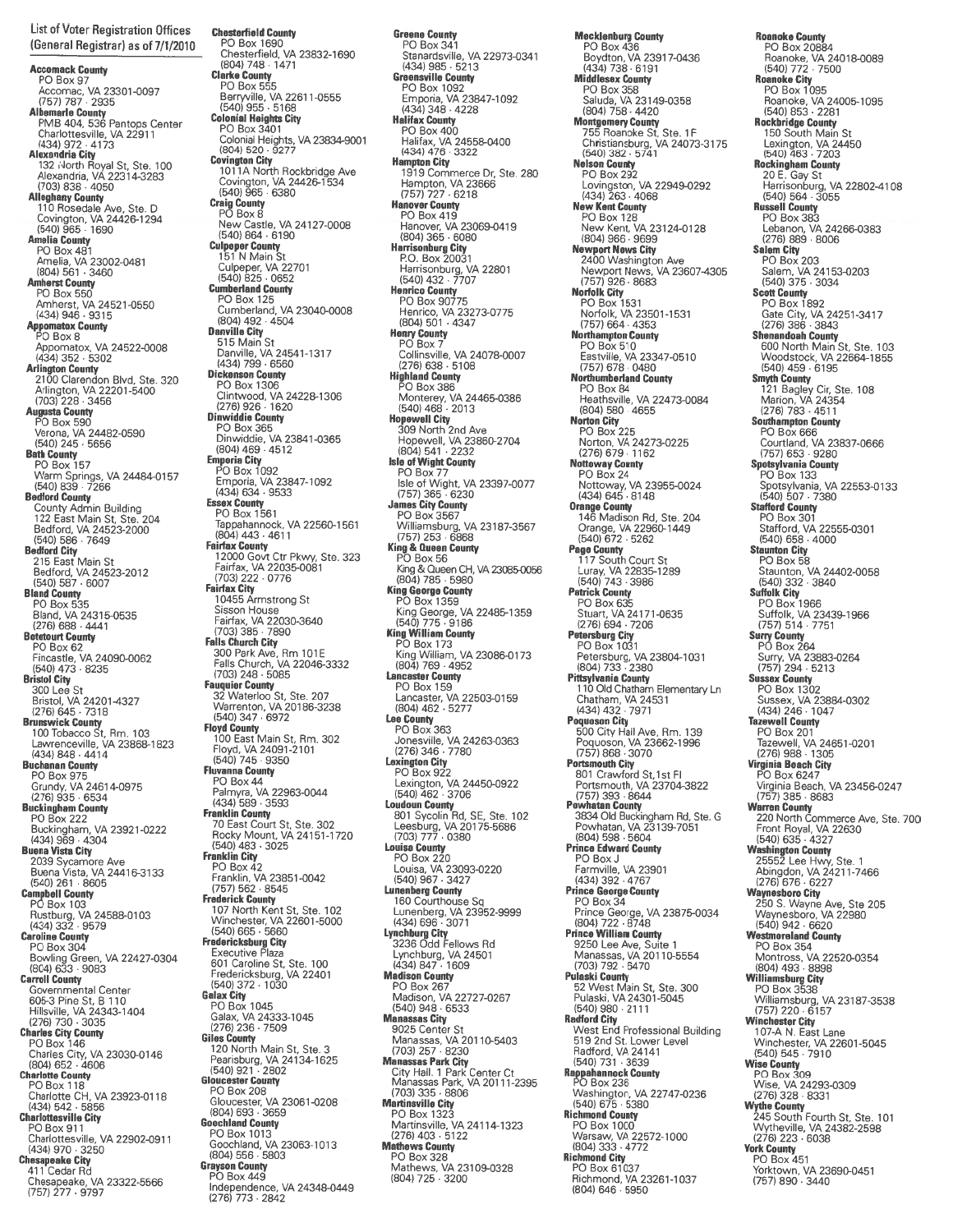|                                                                                         | <b>FOR OFFICE USE ONLY</b>                                                                                                                                                                                                                                                                                                                                                                                                                                                                                          |                                                         |                                                                                                              |                                        |                                                                                                                                            | SBE-701 REV 7/10                |  |
|-----------------------------------------------------------------------------------------|---------------------------------------------------------------------------------------------------------------------------------------------------------------------------------------------------------------------------------------------------------------------------------------------------------------------------------------------------------------------------------------------------------------------------------------------------------------------------------------------------------------------|---------------------------------------------------------|--------------------------------------------------------------------------------------------------------------|----------------------------------------|--------------------------------------------------------------------------------------------------------------------------------------------|---------------------------------|--|
| Precinct:                                                                               | District/Sen/House:<br>Received: $\square$ In person $\square$ By mail<br>$\Box$ By fax $\Box$ Other                                                                                                                                                                                                                                                                                                                                                                                                                | Application number:<br>Application accepted: □ YES □ NO |                                                                                                              | Reviewed by:<br>Reason not accepted: _ |                                                                                                                                            |                                 |  |
|                                                                                         | Date received:                                                                                                                                                                                                                                                                                                                                                                                                                                                                                                      | Ballot to be: □ Mailed □ E-mailed                       |                                                                                                              |                                        | $\Box$ Voted in person (On machine: $\Box$ YES $\Box$ NO)                                                                                  |                                 |  |
|                                                                                         |                                                                                                                                                                                                                                                                                                                                                                                                                                                                                                                     |                                                         |                                                                                                              |                                        |                                                                                                                                            | <b>Commonwealth of Virginia</b> |  |
|                                                                                         | <b>Absentee Ballot Application</b>                                                                                                                                                                                                                                                                                                                                                                                                                                                                                  |                                                         |                                                                                                              |                                        |                                                                                                                                            |                                 |  |
|                                                                                         | Submit a separate form for each person and for each election. Must Complete Parts A through D (and E/F if applicable).                                                                                                                                                                                                                                                                                                                                                                                              |                                                         |                                                                                                              |                                        |                                                                                                                                            |                                 |  |
|                                                                                         |                                                                                                                                                                                                                                                                                                                                                                                                                                                                                                                     |                                                         |                                                                                                              |                                        |                                                                                                                                            |                                 |  |
| $\Box$ County/ $\Box$ City of:<br><b>Printed Full Name of Absentee Voter (Required)</b> |                                                                                                                                                                                                                                                                                                                                                                                                                                                                                                                     |                                                         |                                                                                                              |                                        |                                                                                                                                            |                                 |  |
|                                                                                         |                                                                                                                                                                                                                                                                                                                                                                                                                                                                                                                     |                                                         | I am registered to vote in the (Required)                                                                    |                                        | <b>Social Security Number</b><br>(last 4 digits required)                                                                                  |                                 |  |
|                                                                                         | I am applying to vote in: $\Box$ General Election<br><b>Check one (Required)</b><br>or Special Election                                                                                                                                                                                                                                                                                                                                                                                                             | $\Box$ Democratic Primary                               |                                                                                                              | $\Box$ Republican Primary              | To be held on                                                                                                                              |                                 |  |
|                                                                                         | <b>PART A</b><br>Under Virginia law a registered voter may qualify to vote absentee by completing one of the<br>following statements. Note: First time voters who registered by mail may be ineligible to apply to vote<br>absentee by mail. See Instructions page.<br>I will be absent on Election Day from the county/city in which I am registered to vote (reasons 1A, 1B, 1C, 1D, 6A, 6B,<br>6C or 6D), or will be unable to go to the polls on Election Day (other reasons except 7A) because:<br>Required -> |                                                         |                                                                                                              |                                        |                                                                                                                                            |                                 |  |
|                                                                                         | Code<br>Supporting Information (Required for all codes except 1F, 2C, 4A or 7A)                                                                                                                                                                                                                                                                                                                                                                                                                                     |                                                         |                                                                                                              |                                        |                                                                                                                                            |                                 |  |
| Code                                                                                    | <b>Reason</b>                                                                                                                                                                                                                                                                                                                                                                                                                                                                                                       |                                                         |                                                                                                              | <b>Supporting Information Required</b> |                                                                                                                                            |                                 |  |
| 1A                                                                                      | <b>Student</b>                                                                                                                                                                                                                                                                                                                                                                                                                                                                                                      |                                                         | Name and address of school attending                                                                         |                                        |                                                                                                                                            |                                 |  |
| <b>1B</b>                                                                               | Spouse of student                                                                                                                                                                                                                                                                                                                                                                                                                                                                                                   |                                                         | Name and address of school spouse is attending                                                               |                                        |                                                                                                                                            |                                 |  |
| 1 <sup>C</sup>                                                                          | <b>Business</b>                                                                                                                                                                                                                                                                                                                                                                                                                                                                                                     |                                                         | Name of employer or business                                                                                 |                                        |                                                                                                                                            |                                 |  |
| <b>1D</b>                                                                               | Personal business or vacation                                                                                                                                                                                                                                                                                                                                                                                                                                                                                       |                                                         | Place of travel (VA county/city or state or country)                                                         |                                        |                                                                                                                                            |                                 |  |
| 1E                                                                                      | I am working and commuting to/from home for 11 or more                                                                                                                                                                                                                                                                                                                                                                                                                                                              |                                                         | Time start AM, time stop PM, name of business or employer,                                                   |                                        |                                                                                                                                            |                                 |  |
|                                                                                         | hours between 6:00 AM and 7:00 PM on Election Day                                                                                                                                                                                                                                                                                                                                                                                                                                                                   |                                                         | and workplace address                                                                                        |                                        |                                                                                                                                            |                                 |  |
| 1F                                                                                      | I am a first responder (member of law enforcement,<br>fire fighter, emergency technician, search and rescue)                                                                                                                                                                                                                                                                                                                                                                                                        |                                                         | Not required                                                                                                 |                                        |                                                                                                                                            |                                 |  |
| 2A                                                                                      | My disability or illness                                                                                                                                                                                                                                                                                                                                                                                                                                                                                            |                                                         | Nature of disability or illness                                                                              |                                        |                                                                                                                                            |                                 |  |
| 2B                                                                                      | am primarily and personally responsible for the care of a<br>disabled/ill family member confined at home                                                                                                                                                                                                                                                                                                                                                                                                            |                                                         | Name of family member and nature of disability/illness                                                       |                                        |                                                                                                                                            |                                 |  |
| 2C                                                                                      | My pregnancy                                                                                                                                                                                                                                                                                                                                                                                                                                                                                                        |                                                         | Not required                                                                                                 |                                        |                                                                                                                                            |                                 |  |
| <b>3A</b>                                                                               | <b>Confined, awaiting trial</b>                                                                                                                                                                                                                                                                                                                                                                                                                                                                                     |                                                         | Place and address of confinement                                                                             |                                        |                                                                                                                                            |                                 |  |
| <b>3B</b>                                                                               | Confined, convicted of a misdemeanor                                                                                                                                                                                                                                                                                                                                                                                                                                                                                |                                                         | Place and address of confinement                                                                             |                                        |                                                                                                                                            |                                 |  |
| 4Α                                                                                      | An electoral board member, registrar, officer of election,<br>or custodian of voting equipment                                                                                                                                                                                                                                                                                                                                                                                                                      |                                                         | Not required                                                                                                 |                                        |                                                                                                                                            |                                 |  |
| <b>5A</b>                                                                               | I have a religious obligation                                                                                                                                                                                                                                                                                                                                                                                                                                                                                       |                                                         | Religion and nature of obligation                                                                            |                                        |                                                                                                                                            |                                 |  |
| <b>6A</b>                                                                               | <b>Active Duty Merchant Marine or Armed Forces</b>                                                                                                                                                                                                                                                                                                                                                                                                                                                                  |                                                         | Branch of service, Service ID, and rank/grade/rate                                                           |                                        |                                                                                                                                            |                                 |  |
| <b>6B</b>                                                                               | Spouse or dependent living with a member of 6A                                                                                                                                                                                                                                                                                                                                                                                                                                                                      |                                                         | Branch of service, Service ID, and rank/grade/rate                                                           |                                        |                                                                                                                                            |                                 |  |
| 6C                                                                                      | Temporarily residing outside of US                                                                                                                                                                                                                                                                                                                                                                                                                                                                                  |                                                         | If your Virginia residence is no longer available to you,<br>provide your last date of residence in Virginia |                                        |                                                                                                                                            |                                 |  |
| 6D                                                                                      | Temporarily residing outside of US for employment or<br>spouse or dependent residing with employee                                                                                                                                                                                                                                                                                                                                                                                                                  |                                                         |                                                                                                              |                                        | Name of business or employer; if your Virginia residence is no<br>longer available to you, provide your last date of residence in Virginia |                                 |  |
| <b>7A</b>                                                                               | Requesting a ballot for presidential and vice-presidential<br>electors only (Ballots for other offices/issues will not be sent)                                                                                                                                                                                                                                                                                                                                                                                     |                                                         | Not required                                                                                                 |                                        |                                                                                                                                            |                                 |  |
| <b>8A</b>                                                                               | Designated representative of candidate or party inside polls                                                                                                                                                                                                                                                                                                                                                                                                                                                        |                                                         |                                                                                                              |                                        | Must provide name of designating candidate or party                                                                                        | <b>OVE</b>                      |  |
|                                                                                         |                                                                                                                                                                                                                                                                                                                                                                                                                                                                                                                     |                                                         |                                                                                                              |                                        |                                                                                                                                            |                                 |  |